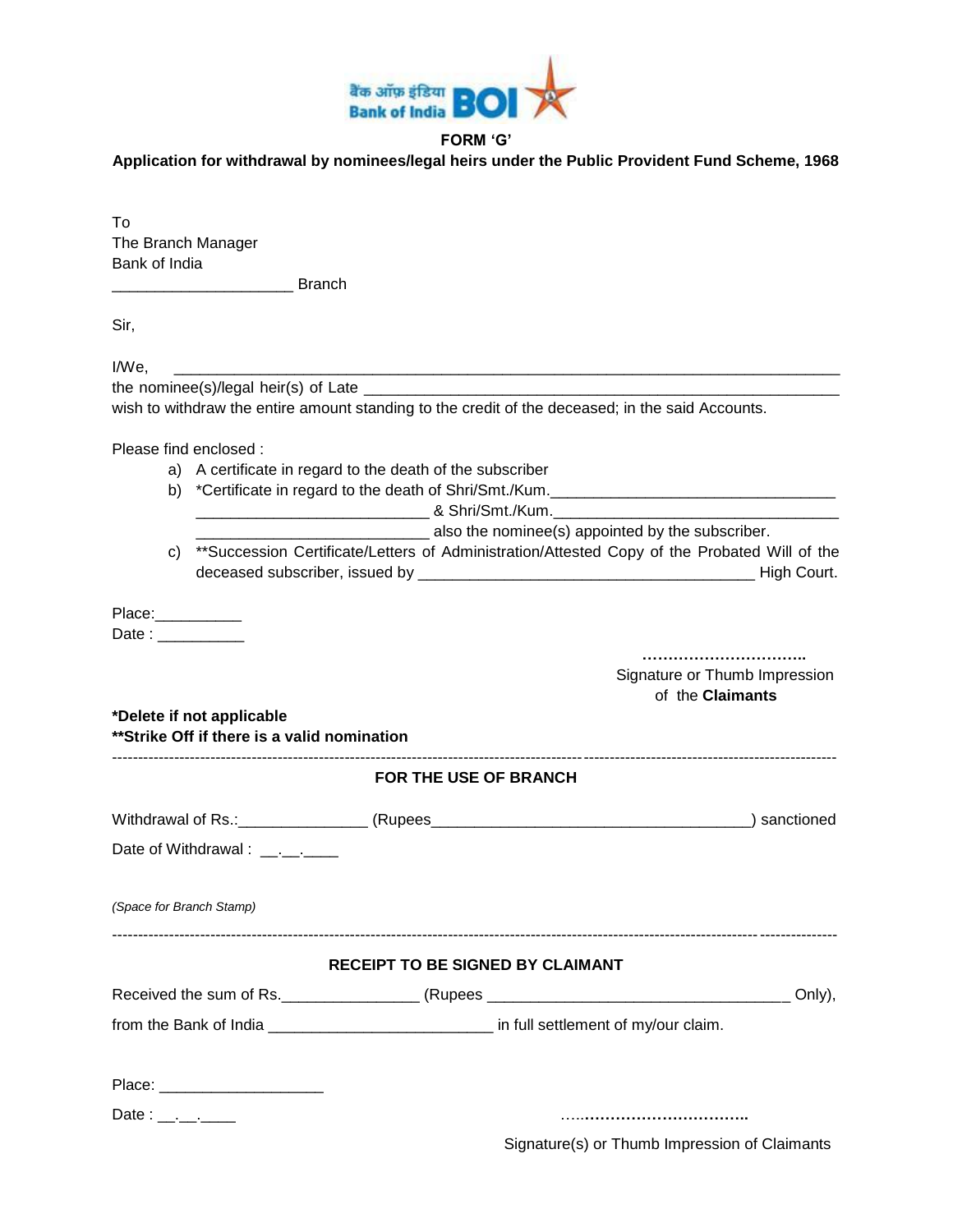

## **ANNEXURE – I TO FORM 'G'**

## **(LETTER OF INDEMNITY)**

To The Branch Manager Bank of India

\_\_\_\_\_\_\_\_\_\_\_\_\_\_\_\_\_\_\_\_\_ Branch

Sir,

In consideration of your paying or aggregating to pay me/us\_\_\_\_\_\_\_\_\_\_\_\_\_\_\_\_\_\_\_\_\_\_\_\_\_\_\_\_\_\_\_\_\_\_\_\_

|                                                                                                           | (Names of Legal Heirs) the sum of Rs.              |  |  |  |  |  |
|-----------------------------------------------------------------------------------------------------------|----------------------------------------------------|--|--|--|--|--|
| standing to the credit in Public Provident Fund Account No. _____________________________ with your Bank, |                                                    |  |  |  |  |  |
|                                                                                                           |                                                    |  |  |  |  |  |
| Administration or a Succession Certificate to the estate of the deceased __________________________       |                                                    |  |  |  |  |  |
|                                                                                                           | (Name of the Subscriber) or a certificate from the |  |  |  |  |  |
| Controller of Estate Duty, to the effect that Estate Duty has been paid or will be paid or none in due,   |                                                    |  |  |  |  |  |
|                                                                                                           |                                                    |  |  |  |  |  |
| do hereby for ourselves and our heirs, legal representatives, executors and administrators, jointly and   |                                                    |  |  |  |  |  |
| severally undertake and agree to indemnify you and your successors and assigns, against all claims,       |                                                    |  |  |  |  |  |
| demands, proceedings, losses, damages, charges and expenses which may be raised against or incurred       |                                                    |  |  |  |  |  |
| by you by reason or in consequence of having agreed to pay/or paying me/us, the sum as aforesaid.         |                                                    |  |  |  |  |  |

In witness whereof we have hereunto set your hands \_\_\_\_\_\_\_\_\_\_\_\_\_\_\_\_\_\_\_\_\_\_\_\_\_\_\_\_\_\_\_\_\_\_\_\_\_\_\_\_ on this \_\_\_\_\_\_\_\_\_ day of \_\_\_\_\_\_\_\_, in the presence of witnesses.

## **Signed and delivered by the above named heir/heirs of the deceased**

Signed and delivered by the above named sureties

1.

2.

Names and Addresses of Witnesses

1.

2.

**ATTESTED NOTARY PUBLIC**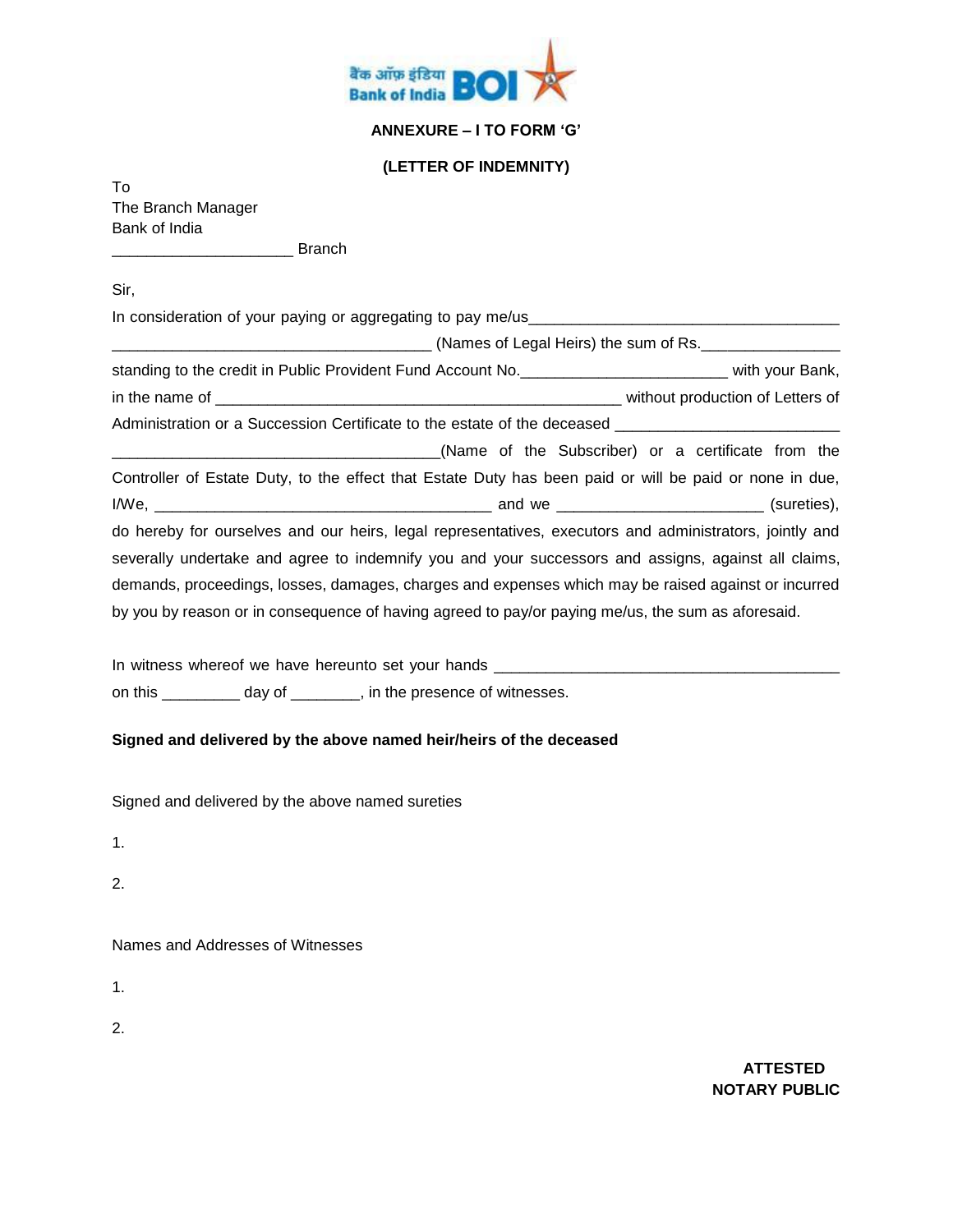

| Т٥                 |  |
|--------------------|--|
| The Branch Manager |  |
| Bank of India      |  |

**Example 2** Branch

| <b>Sir</b> |  |                                                  |  |  |                                                                               |  |      |
|------------|--|--------------------------------------------------|--|--|-------------------------------------------------------------------------------|--|------|
| I/We.      |  |                                                  |  |  |                                                                               |  | aged |
|            |  |                                                  |  |  | yrs., aged _____ yrs., aged _____ yrs., Husband/Wife/Son/Daughter of the said |  |      |
| Late       |  |                                                  |  |  | resident of $\qquad \qquad$                                                   |  |      |
|            |  | de haraby dealers and colomply offirm as under , |  |  |                                                                               |  |      |

do hereby declare and solemnly affirm as under :

- 1. That I/We am/are the only heir(s) of the deceased \_\_\_\_\_\_\_\_\_\_\_\_\_\_\_\_\_\_\_\_\_\_\_\_\_\_\_ who died at \_\_\_\_\_\_\_\_\_\_\_\_\_\_\_\_\_\_\_\_\_\_\_\_ on \_\_.\_\_.\_\_\_\_. I/We alone represent the estate of
- Shri/Smt.\_\_\_\_\_\_\_\_\_\_\_\_\_\_\_\_\_\_\_\_\_\_\_\_\_\_\_\_\_\_\_\_\_\_\_\_\_\_\_ 2. That the deceased \_\_\_\_\_\_\_\_\_\_\_\_\_\_\_\_\_\_\_\_\_\_\_\_\_\_\_\_\_\_\_\_\_\_\_\_\_\_\_\_\_\_\_\_\_\_\_\_ did not leave

any Will and therefore I/We am/are the only successor(s) to the estate of the said deceased.

- **a. \_\_\_\_\_\_\_\_\_\_\_\_\_\_\_\_\_\_\_\_\_\_\_\_\_\_\_\_\_\_\_\_\_\_\_\_\_**
- **b. \_\_\_\_\_\_\_\_\_\_\_\_\_\_\_\_\_\_\_\_\_\_\_\_\_\_\_\_\_\_\_\_\_\_\_\_\_**
- **c. \_\_\_\_\_\_\_\_\_\_\_\_\_\_\_\_\_\_\_\_\_\_\_\_\_\_\_\_\_\_\_\_\_\_\_\_\_**
- **d. \_\_\_\_\_\_\_\_\_\_\_\_\_\_\_\_\_\_\_\_\_\_\_\_\_\_\_\_\_\_\_\_\_\_\_\_\_**

### **VERIFICATION :**

### **DEPONENTS**

**I/We**, the above named deponents do hereby verify on solemn affirmation in \_\_\_\_\_\_\_\_\_\_\_\_\_\_\_\_\_\_\_\_\_\_\_\_\_ (name of Place) that the contents of this Affidavit are true to our knowledge and nothing material has been concealed.

Dated :



### **Attested**